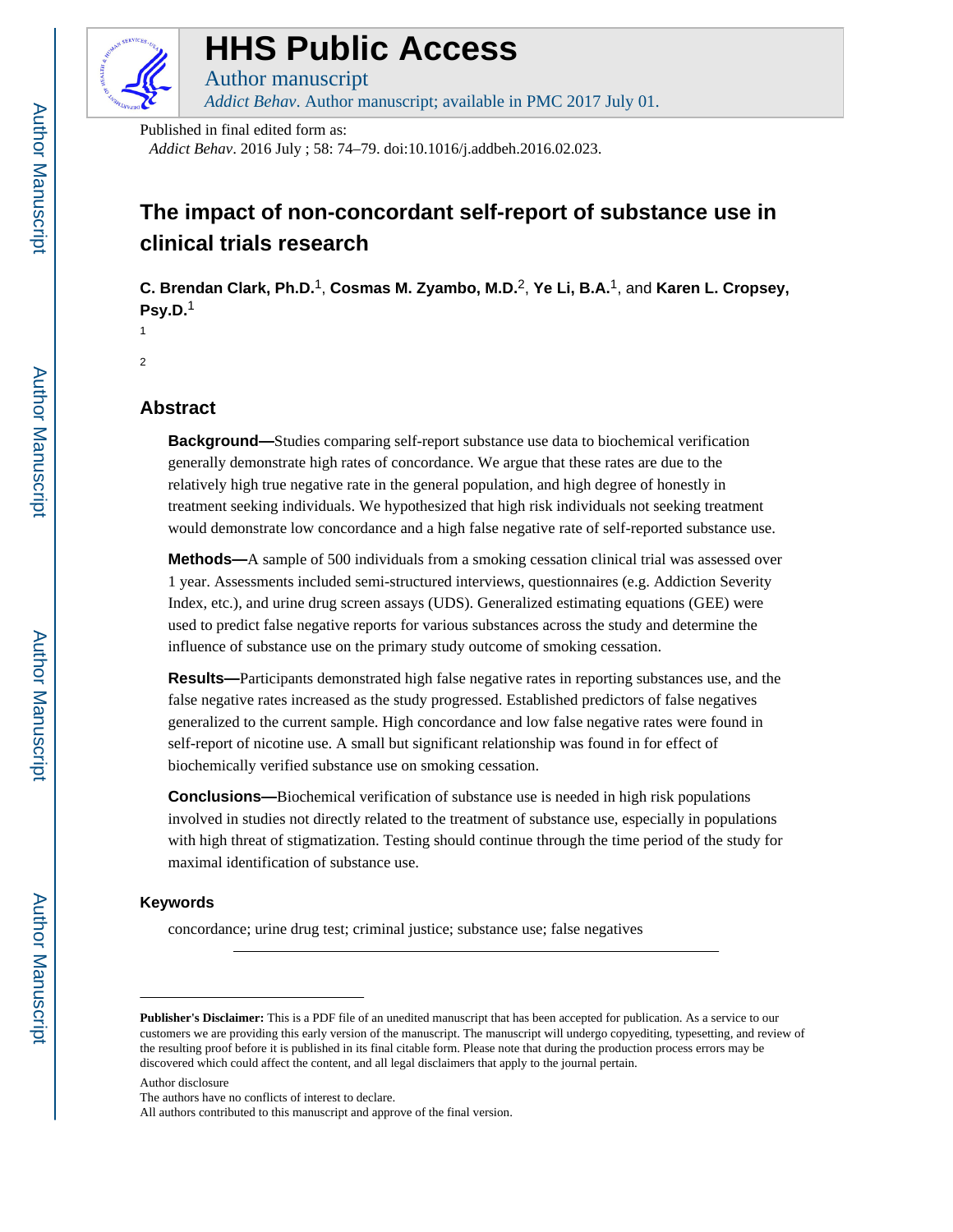#### **Introduction**

A large part of assessment in patient care as well as clinical research is based on patients' self-report of conditions and behaviors, and the results of these self-report assessments can only be as valid as the answers the patients provide. Some conditions are more highly scrutinized than others. The validity of self-reported substance use has been questioned in the literature by both medical professions and scientists for almost 50 years (e.g., Ball, 1967; Carroll, 1995; Daiter et al., 2007; Jain et al., 2013; Schuler et al., 2009; Wilcox et al., 2013). There are multiple reasons to expect a lack of concordance between self-reported substance use and biochemically verified substance use (e.g., urine drug screen assay; UDS, blood test, hair analysis). Admitting to excessive substance use is not socially desirable, is often illegal, may impact a person's study participation or medical treatment, and may further limit what medications they are prescribed or influence the referral process. Furthermore, research from the field of cognitive psychology has demonstrated that addictive behaviors are often implicit as opposed to explicit processes and therefore individuals may unintentionally be misrepresenting their substance use (Kozlowski, 1983; Kozlowski et al., 1996; Lamb et al., 1991; Tiffany, 1990; Winkelman & Berridge, 2004). Thus, there are a number of reasons both conscious and unconscious as to why someone may deny or underreport substance use. Despite these reasons, empirical investigations comparing self-report substance use data to biochemical verification generally demonstrate high rates of concordance, often greater than 80% agreement (Basurto et al., 2009; Fendrich & Johnson, 2005; Drake, 1998; Wilcox et al., 2013). Indeed, in a literature review of sixteen studies on the validity of self-report of substance use Drake (1998) concluded that self-report was a valid means of assessing substance use and reported high rates of concordance between self-report and chemical verification (i.e., UDS and hair analysis). Despite the continued skepticism of self-reported substance use, studies on concordance generally show that self-report is a valid method for determining substance use.

While the concordance rates reported in literature speak to the validity of self-report, these rates may not generalize to all settings and populations. The majority of the studies on concordance (e.g., Dillion et al., 2005; Jain et al., 2006; Jain et al., 2013; Melnikov et al., 2009; Schuler et al., 2009; Wilcox et al., 2013), including those in the Drake (1998) review, have examined patient samples that were presenting for an intake for substance use treatment, already in treatment for substance use, or had previously undergone treatment for substance use. It is possible that individuals who are not seeking treatment for substance use nor have a treatment history would be less inclined to provide accurate data about use in their self-report. Population data comparing alcohol sales to self-report of alcohol consumption supports the notion that individuals tend to globally under report their alcohol use (Stockwell et al., 2014). Due to the level of stigma and other problems associated with substance use it is possible that non-treatment seeking individuals from the general population would have a low rate of concordance when asked about alcohol use as well as illicit drug use.

Studies of concordance comparing self-report data with biochemical verification in samples drawn from the general population have generally produced concordance rates comparable to what is seen in substance use treatment populations (e.g., Akinci et al., 2001; Basurto et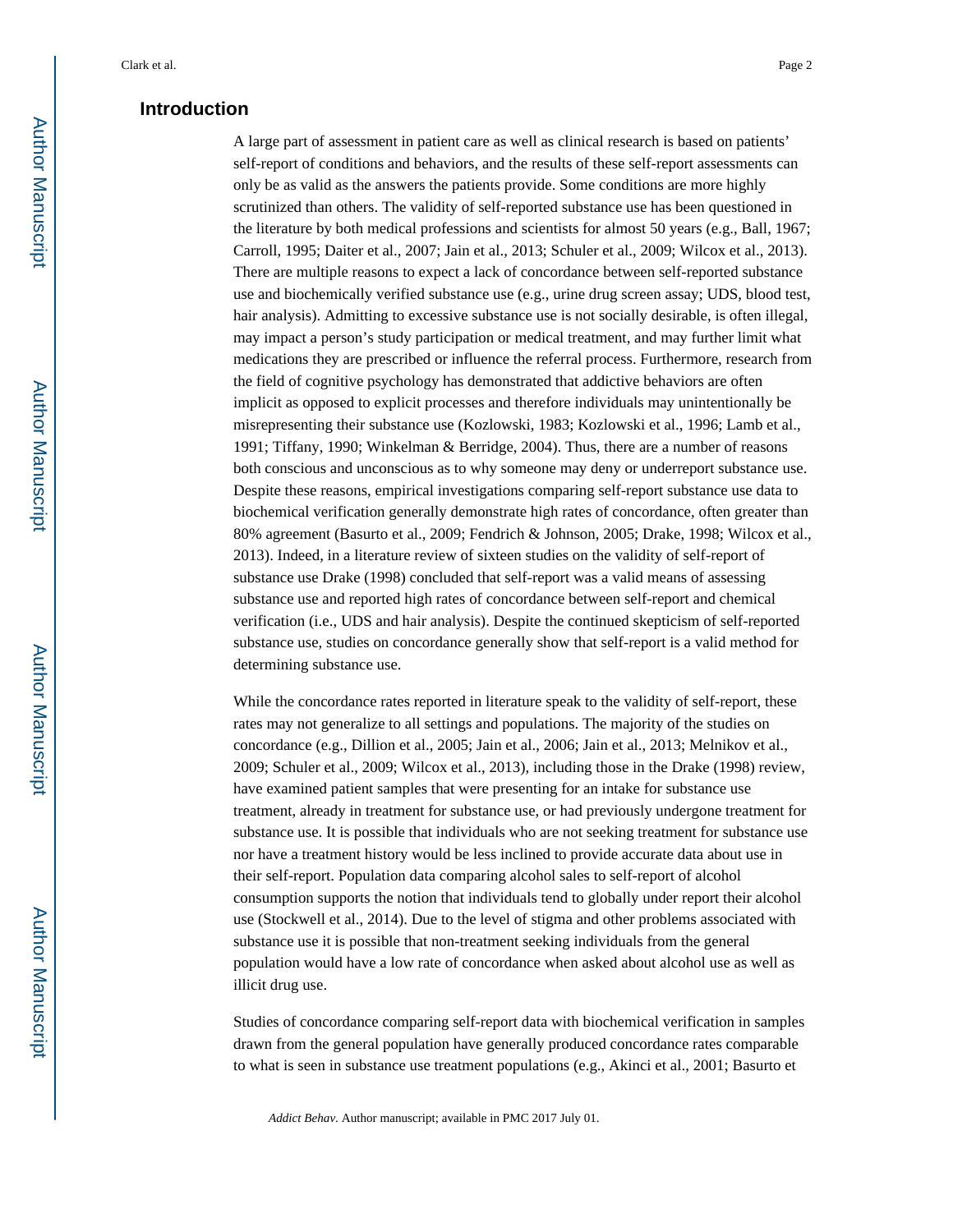al., 2009; Fendrich & Johnson 2005). However, this high level of concordance is driven primarily by a high rate of true negative responses (i.e., people who claim not to be using and this claim is confirmed with biochemical verification). Population data indicates that only 9.4% of the United States population has used illicit drugs in the past month (Substance Abuse and Mental Health Services Administration, 2014). If it can be assumed that people have no motivation to claim substance use (e.g., getting into a substance use treatment program) when they are in fact not using, it would therefore be difficult to have a concordance rate below 90% due to the low base rate of substance use generally. Therefore, the high rate of concordance observed in the general population is driven up by true negative responses which are the result of a low base rate of substance use. However, when the false negative rate (i.e., people who claim they are not using but have positive chemical verification) is examined the concordance rate drops. For example, in a study of marijuana in youth who were not in treatment, Akinci and colleagues (2001) found a concordance rate of 87% but the false negative rate was 31.5%. Basurto and colleagues (2009) found a concordance rate of 98% in a sample of college students reporting cocaine use, but the false negative rate was 42.9%. Finally in a general population sample, Fendrich and Johnson, (2005) found concordance rates of 93.6% for marijuana and 93.9% for cocaine, but the false negative rates were 69.6% and 22.8% respectively. It should be noted that the false positive rate was less than 2% in all these studies. There are three general conclusions that can be drawn from the concordance literature. First, individuals in treatment for substance use tend to be honest about their use. Second, individuals who are truly not using substances tend to be honest about not using them. Third, individuals who are not treatment seeking but are using substances have the have the lowest concordance/highest rate of false negatives, but the false negative rate varies widely (e.g., 30 - 70%).

The wide range of variability in estimates of false negatives for substance use can partially be explained by mediating factors. The studies examining factors associated with denial of substance use have been fairly consistent in their findings. Individuals are more likely to have higher false negative rates if they use substances perceived to be more addictive or dangerous (i.e., cocaine, opiates, and methamphetamine) as opposed to use of substances believed to be less addictive and dangerous (i.e., alcohol and marijuana). Participant characteristics linked with lower concordance and higher false negative rates include people of lower socio-economic status, the mentally ill, males, African Americans, members of the criminal justice population, and young adults or an adolescence (Bahorik 2014; Bai et al., 2014; Basurto et al., 2009; Fendrich & Johnson, 2005; Ledgerwood et al., 2008; Schuler et al., 2009; Delaney-Black et al., 2010). In general, individuals appear more likely to deny use when there is a heightened level of consequences associated with their use. More stigmatized substances are more frequently denied and demographics which are stereotyped to be more likely to use substances are more inclined to deny their use.

The pattern of findings on concordance and false negatives discussed thus far has important implications for clinical trials research. The findings suggest that individuals who are in clinical trials testing the efficacy of substance use treatments would likely be honest about their substance use, especially for the substance that is the target of treatment. However, individuals who are participating in clinical trials where substance use is not the focus, particularly if they perceive a high level of threat, stigma, and stereotype discrimination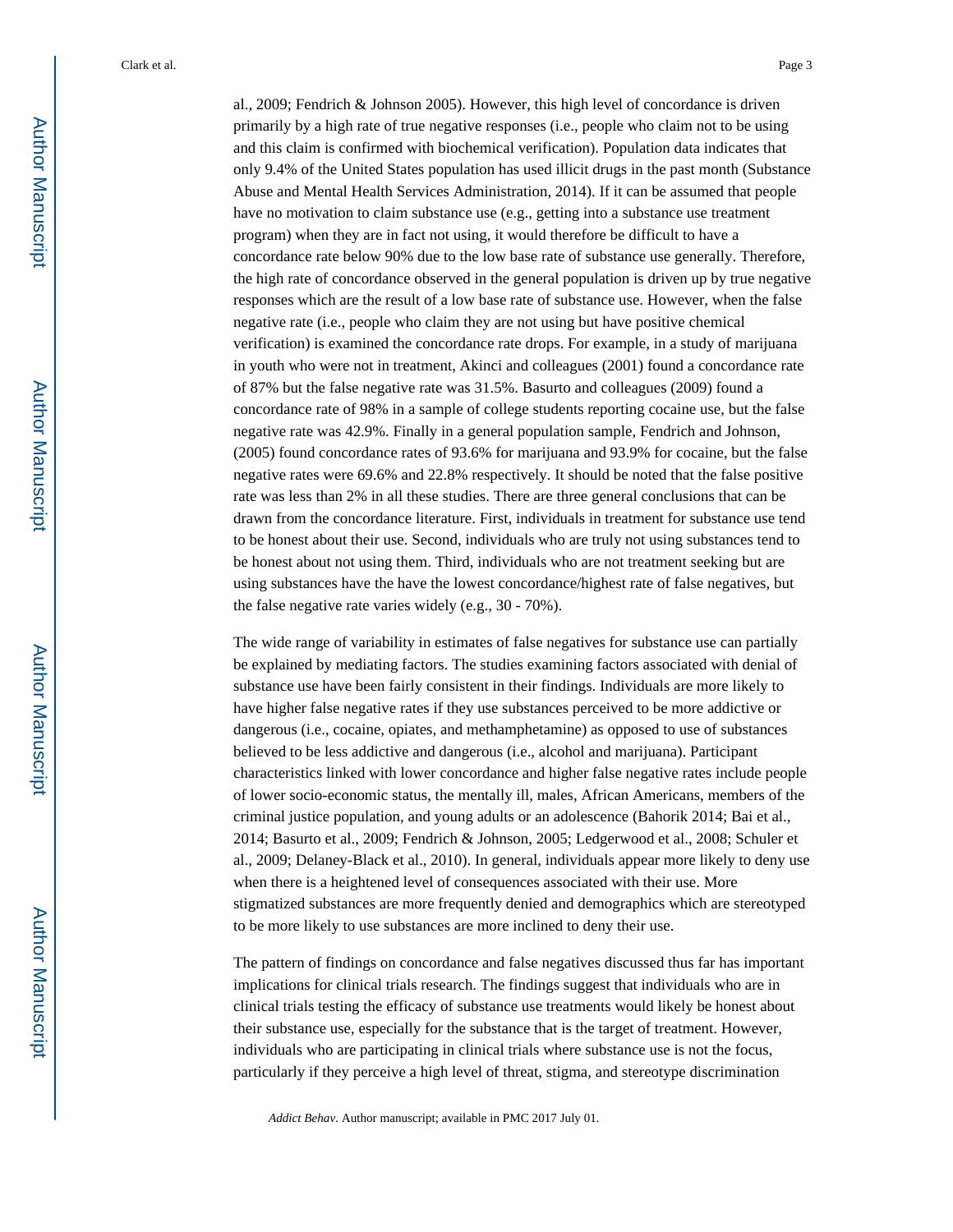associated with substance use (e.g., youth, African Americans, tobacco smokers, mentally ill individuals, low SES samples, members of the criminal justice system) are more likely to deny use. This is a problem because substance use has been linked to a number of detrimental physical and psychological outcomes and can greatly impact the results of the trial (Dixion, 1999; Hopwood et al., 2011; Lucas et al., 2001; Nair et al., 2004; Prince et al., 1999). While we were able to find several studies examining the validity of self-report in clinical trials for substance use, we could not find any examining the concordance and false negative rate of self-report and biochemically verified substance use in clinical trials targeting the treatment of non-substance related conditions.

The goal of this study was to examine the concordance and false negative rates for substance use in a randomized clinical trial for smoking cessation treatment. The intervention targeted individuals in the criminal justice system under supervision in the community (e.g., probation or parole), a sample believed to have a high false negative rate. The data was analyzed to test the following hypotheses. 1) The participants would demonstrate a high false negative rate in self-reported substances use. 2) Established predictors of false negatives (i.e., age, race, gender, socioeconomic status, mental health, criminal justice history) will generalize to the current sample. 3) Because this was a smoking cessation clinical trial individuals will have a high concordance rate and comparatively low false negative rate when asked about smoking cigarettes. 4) Substance use will be associated with treatment effectiveness for smoking cessation.

#### **Method**

#### **Participants**

The sample randomized 500 smokers under community corrections supervision. Community corrections is an umbrella term referring to individuals who are under probation, parole, or serving their actual sentence in the community. Individuals under community corrections supervision may also have been arrested, but not yet sentenced. In many cases our participants were part of a program known as Treatment Alternatives for Safer Communities (TASC) which demonstrates sizeable dissimilarity in structure, but has branches in all 50 states. TASC is a presentencing program for felony offenders, which is intended to help treat substance abuse through supervision of substance use (via unscheduled UDS), and referrals to other agencies such as substance abuse counseling, graduate equivalency degree (GED) preparation, vocational guidance counseling or other services deemed potentially beneficial by the arrested individual's caseworker. For a full description of TASC see Clark and colleagues (2013). The participant characteristics can be seen in Table 1. There were 355 (67.0%) males, 323 (64.6%) African Americans, and 177 (35.4) non-Hispanic, White individuals. The mean age was  $37.4$  years ( $SD = 11.3$  years). Demographic data were collected during the baseline assessment of a smoking cessation clinical trial, which compared the effectiveness of bupropion to bupropion and behavioral counseling (5R01CA14166305, see Cropsey et al., in press for further details of study design). This clinical trial involved 10 study visits. These visits included a baseline assessment, four weekly meetings during the first month where medication was given, a two month follow-up where medication was given, a three month follow-up marking the end of treatment, and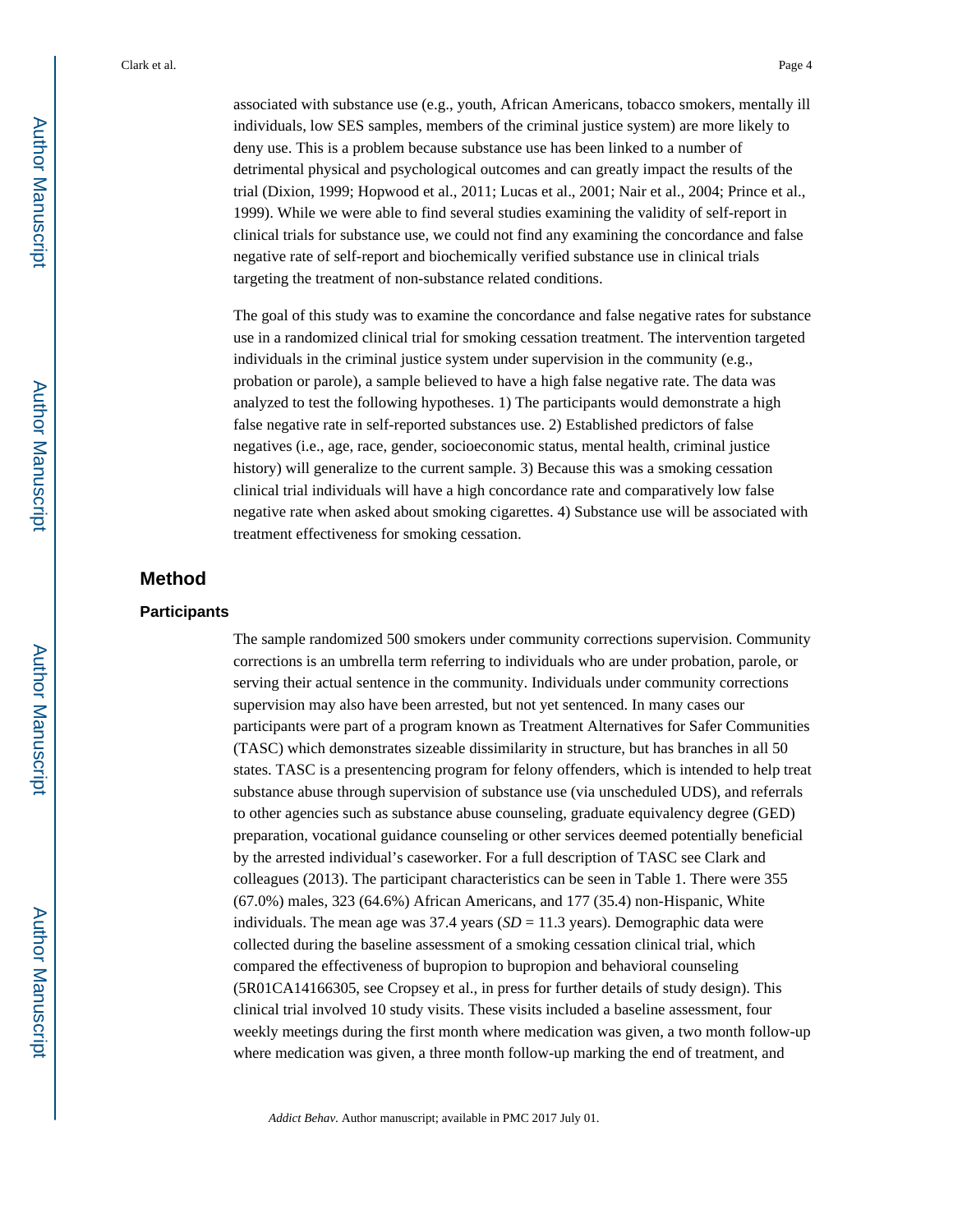follow-ups at 6, 9, and 12 months to monitor relapse. Individuals who received behavioral counseling received four sessions of approximately 20 minutes of counseling during their first four visits. These data are representative of everyone who was enrolled and randomized into the study at baseline assessment, 6 month follow-up, 9 month follow-up and 1 year follow-up. Missing data were excluded on a pairwise basis; sample size varied at different time points due mainly to attrition. There were 500 participants at baseline, 345 (69%) participants at the 6 month follow-up, 349 (70%) participants at 9 month follow-up, and 371 (74%) participants at 1 year follow-up. Predictor variables for this study were all taken from the initial baseline assessment to examine concordance rates at later follow-up points.

#### **Procedure**

The design of the study involved a comprehensive assessment through both semi-structured interviews (MINI International Neuropsychiatric Interview (Sheehan et al., 2009); MINI and the Addiction Severity Index, McLellan et al., 1985) and questionnaires which assessed demographics, substance use history, criminal justice history, mental health, and physical health. The Addiction Severity Index assessed both lifetime as well as drug or alcohol use in the past 30 days for each substance. The responses to these questions were then compared to the results of a urine drug screen assays (UDS) to determine concordance rate. The participants were informed during the consent process that they would be urine drug tested at every visit and that there use of any substances would remain confidential. To further safeguard confidentiality, a Certificate of Confidentiality was obtained from the Federal Government protecting the data from non-consensual release by state or federal court mandates. UDS were collected at every study visit and analyzed using the Olympus 640AU Chemistry Immuno Analyzer. Drugs of use that were analyzed included alcohol (detecting ethyl glucuronide metabolites) as well as amphetamines, barbiturates, benzodiazepines, cannabis, cocaine, opioids, and methadone. The Emit® II Plus Opiate Assay was used to detect opioid metabolites. The opioid metabolites detected by this assay included morphine (e.g., hydrocodone, oxycodone, etc.), morphine-3 glucuronide (metabolites of heroin), and codeine. Methadone was detected through a separate assay. Chemical verification of cigarette smoking was assessed through a UDS testing for the presence of the metabolite Cotinine. The One-Step Cotinine Test Device (COT; Reditest®; Redwood Toxicology Laboratory) uses a lateral flow one-step immunoassay to detect cotinine levels above 200 ng/mL. The entire assessment procedure including UDS lasted about 2 hours on average and participants were compensated 20 dollars for their time. This protocol was approved by the UAB Institutional Review Board.

#### **Analyses**

Sample characteristics were calculated using means and percentages. The two treatment conditions (bupropion and bupropion plus behavioral counseling) were collapsed into one group for the analyses. Concordance between self-reported substance use and UDS results, as well as false negative rates for each substance (alcohol, marijuana, cocaine, opioids), were calculated as percentages. Concordance and false negative rates were generated for each of the four primary substance categories of use (alcohol, marijuana, cocaine, opiates) as well as for nicotine. Variables with a documented association with false negative reports were entered into generalized estimating equations (GEE) predicting false negative reports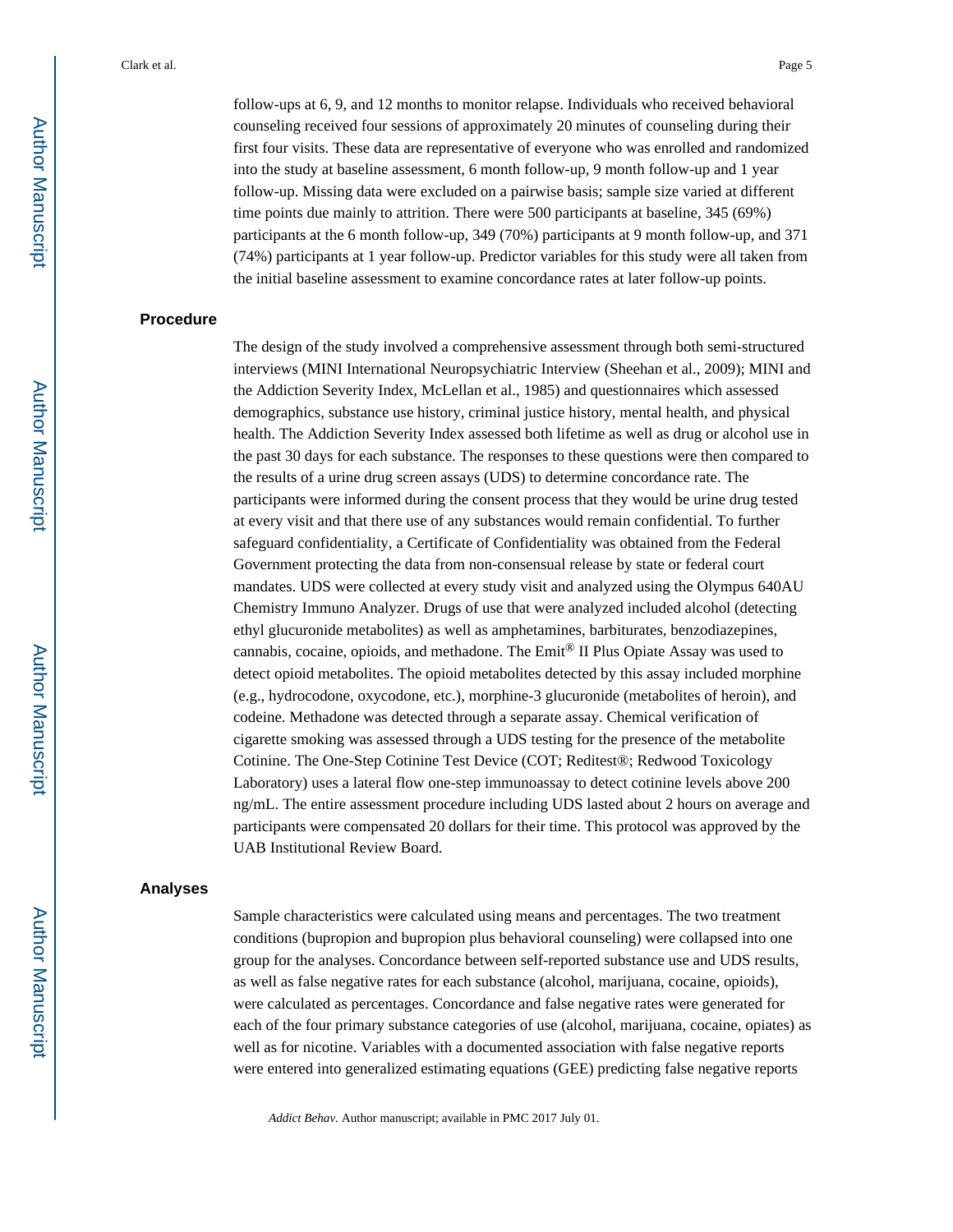for that substance across the four time points where concordance data existed (Baseline, 6 month Follow-up, 9-month Follow up, 12-Month Follow up). The dependent variable was false negative reporting at each time point.

A GEE was also used to determine the influence of substance use on the primary study outcome of smoking cessation. The effect of a UDS that was positive for any substance was entered as the predictor variable and a UDS that was negative for cotinine was the dependent variable. This relationship was examined across all 10 study visits.

#### **Results**

#### **Non-Concordance Reports of Substance Use**

Table 2 shows the concordance rates for all four time points and all four drug types. When all substances and all time points were examined 37.5% of all reports were non-concordant. Non-concordance rates were similar across substances with alcohol (13.9%), marijuana (14.0%), and cocaine (14.3%), being almost identical, and opiates being slightly lower (8.9%). Non-concordance increased over time. At the baseline assessment only 18.6% of the participants provided non-concordant reports. The rate more than doubled at the six month follow-up increasing to 48.0%. It remained similarly high at the 9 month (46.3%) and 12 month  $(51.4)$  time points.

When only the proportion of individuals with a positive UDS (55.4% of all screens) for a specific substance was examined, 62.6% were non-concordant. In other words, almost twothirds of individuals who tested positive for a substance, denied their use on self-report. The rate of non-concordance varied by substance. Specifically, 51.5% of alcohol screens, 56.7% of marijuana screens, 79.2% of cocaine screens, and 75.0% of opiate screens were nonconcordant overall. Interesting, concordance was highest at baseline and decreased across time. Of those with a positive UDS, the concordance rates were 40.6% at the baseline assessment, 79.4% at the 6-month follow-up, 78.3% at the 9-month follow-up, and 81.1% at the 12-month follow-up (Table 2).

#### **Participant Characteristics Associated with False Negatives**

The univariate characteristics associated with non-concordance can be seen in Table 3. For alcohol use, non-concordance was associated with older age, a history of court offenses, male gender, and Black race. Marijuana use non-concordance was associated with younger age, male gender, Black race, and meeting criteria for an anxiety or depressive disorder. Cocaine use non-concordance was associated with older age, Black race, a history of person offenses, and less education. Finally, opioid use non-concordance was associated with not having an anxiety or depressive disorder, White race, not having committed a person offense, and a higher level of education.

The multivariate associations between the concordance rate and the significant univariate predictor variables can also be seen in Table 3. In a GEE examining non-concordance between self-report and UDS for alcohol use, non-concordance was associated with older age, male gender, and Black race. Marijuana use non-concordance was associated with younger age, and Black race. Cocaine use non-concordance was associated with older age,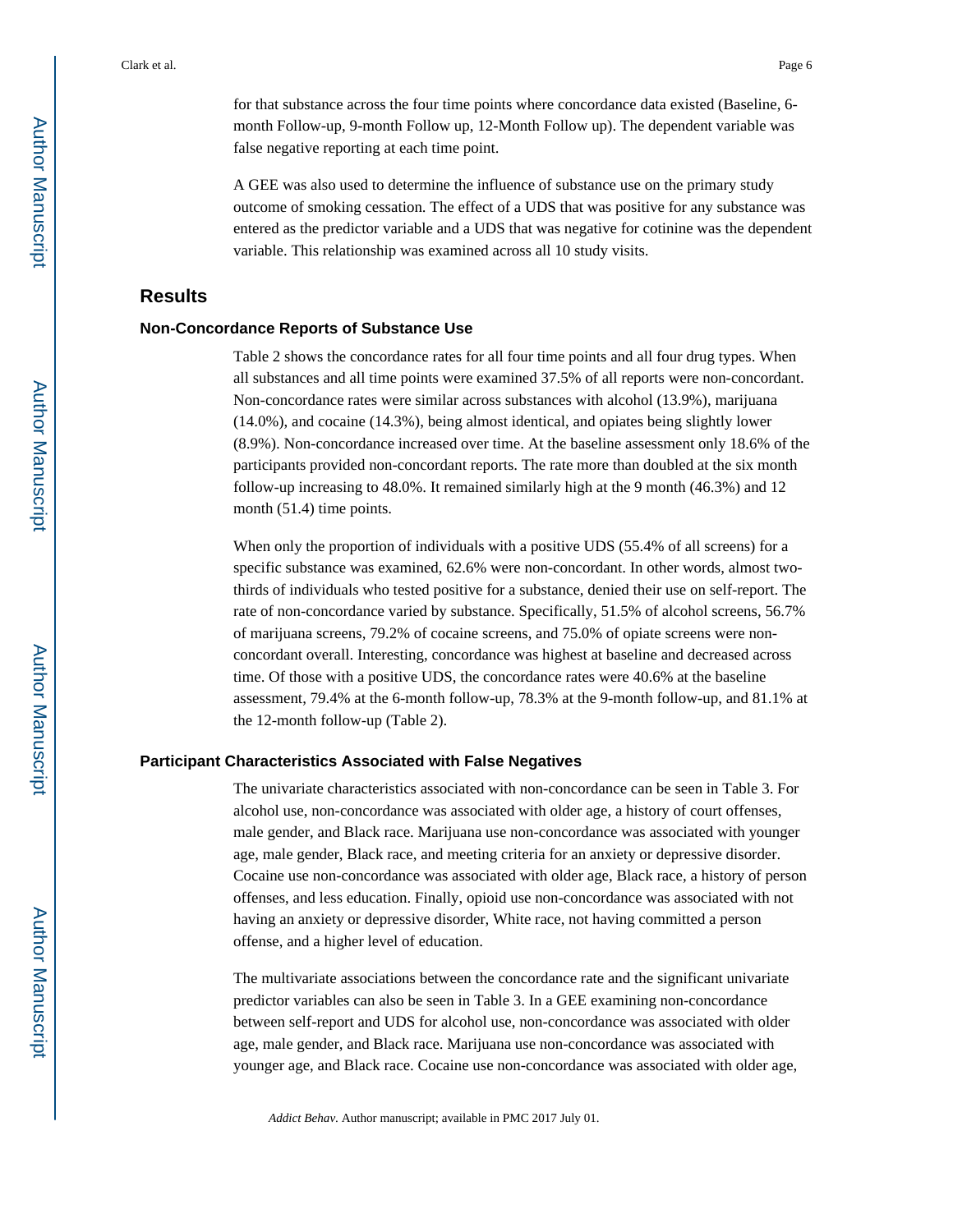Black race, a history of person offenses, and less education. Opioid use non-concordance was associated with White race.

#### **Concordance of self-report of Nicotine use**

This data was taken from a larger clinical trial examining the effect of bupropion and counseling on smoking cessation. There was a high rate of concordance been self-report of smoking and biochemical verification (96.6%). The false negative rate was also low (3.4%). Cotinine was used to verify smoking status.

#### **Influence of Biochemically Verified Substance Use on Smoking Cessation**

There were a total of 10 visits during the clinical trial. To determine the influence of substance use on study outcome (smoking abstinence) all 10 time points were used. The results of a GEE examining the effect of a positive UDS for any substance on smoking abstinence indicated a small but statistically significant relationship (*Wald Chi-Square* = 11.06;  $p = .001$ ).

#### **Discussion**

Consistent with our hypotheses, participants demonstrated a high false negative rate in reporting substances use, meaning that regardless of the category of substance, individuals tended to deny use. This was expected given that the demographics of our sample have been associated with high rates of false negative reporting (i.e., young adults, African Americans, low SES individuals, members of the criminal justice system). The literature suggests that stigmatization drives behavior to avoid these negative associations and avoid potential threat (Hively & El-Alayli, 2014; Inzlicht & Kang, 2010; Joanisse, Gagnon, & Voloaca, 2013; Shantz & Latham, 2012). The characteristics of individuals who were non-concordant appear to be consistent with this hypothesis. The false negative rate increased as the study progressed, this was not an anticipated finding, but is also consistent with the concordance literature (Schuler et al., 2009).

Established predictors of false negatives generalized to the current sample. The more stigmatized substances (opiates and cocaine) were denied at much higher rates than the less stigmatized substances (alcohol and marijuana). The specific pattern of relationships differed by substance of use, but in general demographics facing greater stigma threat associated with substance use (younger individuals, African Americans, men) produced higher rates of false negatives. The literature on deception is fairly consistent in showing that predicting or detecting deception is very difficult and often no better than chance (Bond & DePaulo, 2008; Warren, Schertler, & Bull, 2009). Additionally, it has been argued that many of the mechanisms underlying addictive behavior operate outside of conscious awareness (Kozlowski et al., 1996; Tiffany, 1990). It is possible that some individuals are more susceptible to these patterns than others or that more stigmatized substances are less congruent with individual's self-image. This is certainly an area in need of further research, but regardless of the cause, knowing who is likely to present false negative reports can inform interventions geared to increase accurate self-report.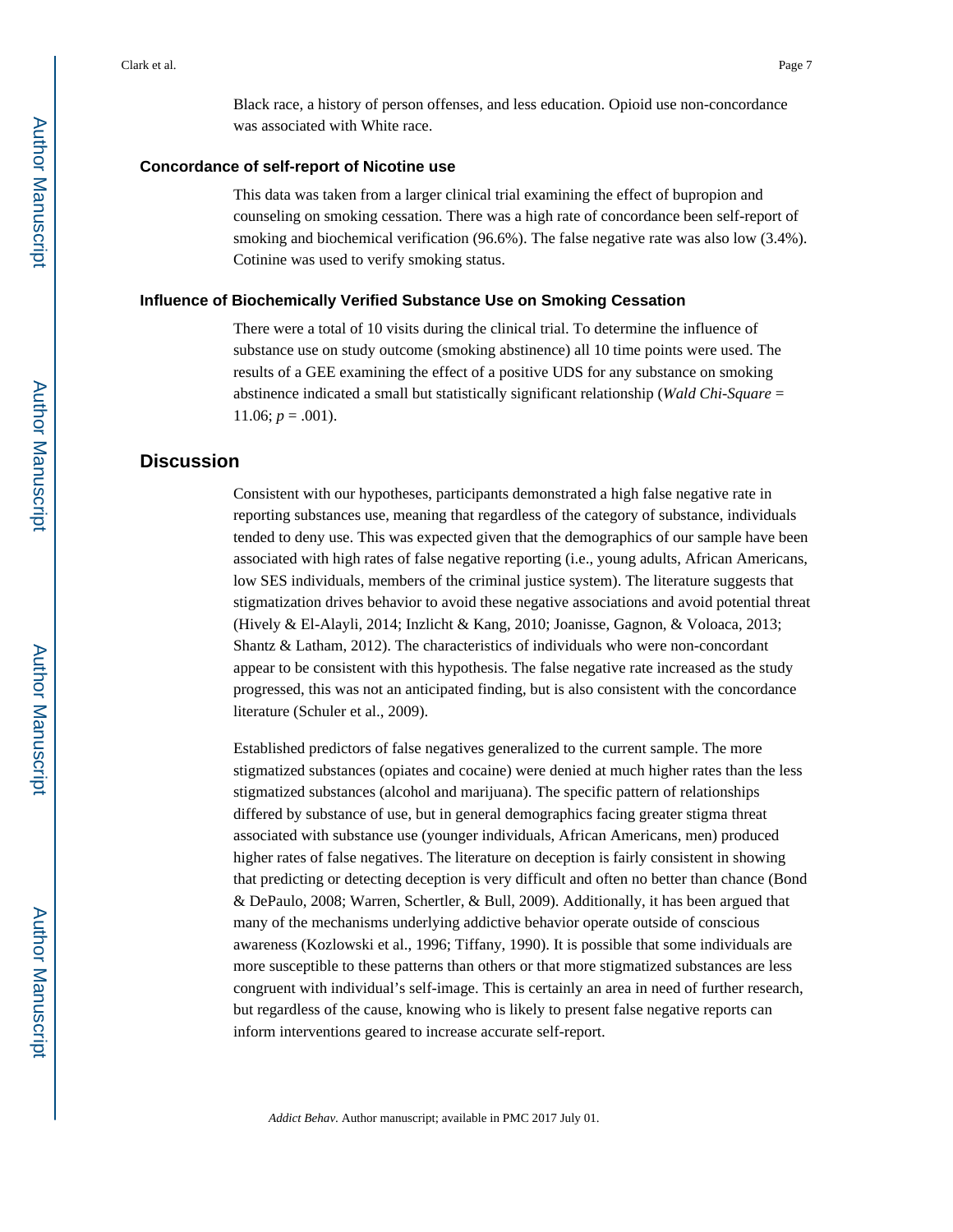The concordance rate between self-report of cigarette smoking and biochemical verification was high, while the false negative rate was low. It is possible that individuals felt more inclined to report cigarette use because there is typically less stigma associated with cigarette smoking in comparison with harder substances. This explanation would certainly fit with the research on stereotype threat; however, the concordance literature likely offers a better explanation. Individuals tend to be more honest about substance use when that substance in the target of treatment. This is supported by the fact that individuals in substance use treatment tend to provide high rates of concordance about their use (Drake, 1998). Furthermore, while concordance rates are high in substance use treatment, these results appear to diminish when individuals are asked about substances that are not the target of treatment (Jain et al., 2013; Musshoff et al., 2006). These high rates of concordance may only apply to individuals who are currently being treated for a specific substance. Rockett and colleagues (2006) found in an emergency department sample that patients reporting a history of attending substance use treatment had a lower concordance rate than patients who denied a history of substance use treatment. Because cigarette smoking was the treatment target for the participants in our study it is likely that they were inclined to be more honest about their smoking behavior. If illicit substance use had been the target of treatment it is possible they would have denied smoking cigarettes, although smoking may not be perceived as stigmatizing in this sample as in other samples due to the high prevalence of smoking (70-80%) among individuals in the criminal justice system (Cropsey et al., 2010; 2008; 2004). Our data in conjunction with the literature suggests that when people seek treatment for substance use they will be honest about the substance which is the target of treatment even in the face of stigma; however, they may deny use of substances that are not the target of treatment.

Substance use predicted treatment success for smoking cessation. Positive UDS was associated with lower urine positives for cotinine indicating that individuals using substances were less likely to quit smoking. This analysis was conducted to demonstrate the value of accurate knowledge of substance use in relation to study outcomes. Substance use was a statistically significant confound and should be controlled for in assessing the associations between the predictor variables and smoking cessation. Taken as a whole our results indicate that in populations where high levels of false negatives are anticipated and reduction of substance use is not the primary outcome of the study, substance use should be measured via biochemical verification as self-report is not as trustworthy under these conditions. Substance use is strongly linked to a variety of detrimental health outcomes (Dixion, 1999; Hopwood et al., 2011; Lucas et al., 2001; Nair et al., 2004; Prince et al., 1999), and can impact study results if not properly measured and controlled.

There were some limitations to the generalizability of these data. We conducted our study using a criminal justice sample. While this sample may not be as generalizable to less stigmatized populations we wanted to examine false negatives in a high risk population for substance use where stigma threat could potentially exacerbate the false negative rate. These findings are likely to generalize to other high risk populations that possesses these characteristics (e.g., mentally ill individuals, the homeless, HIV positive individuals), but different results may be found in more stable and affluent groups. Another limitation of the data is that smoking cessation and not substance use was the primary outcome in the clinical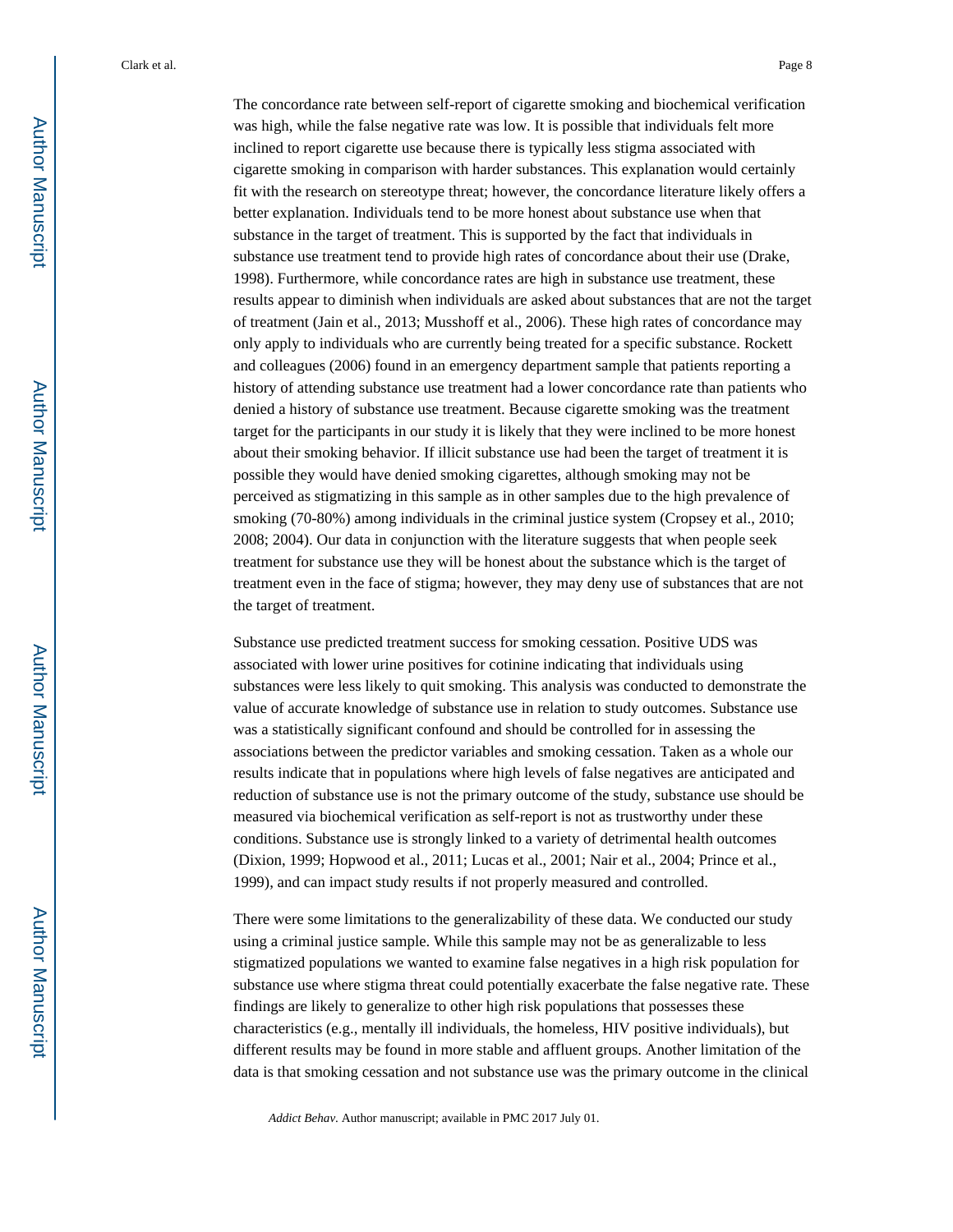trial and this study is a secondary analysis of this data. Nicotine dependence is an addiction that may carry less threat of stigma than illicit drug use, particularly in high risk populations. It is possible that individuals in treatment for a different physical or mental health care reason may have produced a different false negative rate. Finally, while we hypothesized that stigma threat was linked to false negative rates, we did not directly measure stigma threat and this conclusion is hypothetical at this point. Nor did we utilize any measure of the unconscious processes which have been argued to underline addictive behaviors. Future research should look to address these limitations by assessing false negative rates in a general population sample, studying clinical trials of physical and mental health treatments other than addiction, and measuring unconscious processes, stigma threat, and other constructs which may help to explain why people deny substance use.

Our findings have several implications for future clinical trials as well as clinical treatment. Our constellation of findings demonstrate the need for biochemical verification of substance use in high risk populations involved in studies not directly related to the treatment of substance use. Furthermore, testing should be continued throughout the length of the trial as our data and others (Shuler et al., 2009) indicate that concordance decreases over time. In terms of clinical practice, the literature is clear that compartmentalization of recovery (e.g., trying to quit using alcohol, but not cigarettes) is less efficacious than pursuing total abstinence (Bobo et al., 1998; Kalman, Kim, DiGirolamo, Smelson, & Ziedonis, 2010). Individuals should be tested for all substances of abuse and persuaded to make complete abstinence from all substances the goal. On the whole, our findings speak to the necessity of using biochemical verification whenever high rates of substance use can be expected, but especially in populations where threat of stigmatization is high.

#### **Acknowledgments**

Funding for this study was provided by the National Institute of Health (5R01CA141663-02).

#### **References**

- Akinci IH, Tarter RE, Kirisci L. Concordance between verbal report and urine screen of recent marijuana use in adolescents. Addictive Behaviors. 2001; 26(4):613–619. [http://dx.doi.org/10.1016/](http://dx.doi.org/10.1016/S0306-4603(00)00146-5) [S0306-4603\(00\)00146-5.](http://dx.doi.org/10.1016/S0306-4603(00)00146-5) [PubMed: 11456081]
- Bai JR, Mukherjee DV, Befus M, Apa Z, Lowy FD, Larson EL. Concordance between medical records and interview data in correctional facilities. BMC Medical Research Methodology. 2014; 14(1):1– 12. <http://dx.doi.org/10.1186/1471-2288-14-50>. [PubMed: 24383436]
- Ball JC. The reliability and validity of interview data obtained from 59 narcotic drug addicts. American Journal of Sociology. 1967; 72(6):650–654. [http://dx.doi.org/10.1086/224401.](http://dx.doi.org/10.1086/224401)
- Basurto FZ, Montes JG, Cubos PF, Santed FS, Ríos FL, Moreno AM. Validity of the self-report on drug use by university students: Correspondence between self-reported use and use detected in urine. Psicothema. 2009; 21(2):213–219. Retrieved from [http://www.psicothema.com/english/.](http://www.psicothema.com/english/) [PubMed: 19403073]
- Bobo JK, Mcilvain HE, Lando HA, Walker RD, Leed-Kelly A. Effect of smoking cessation counseling on recovery from alcoholism: findings from a randomized community intervention trial. Addiction. 1998; 93(6):877–887. [PubMed: 9744123]
- Bond Jr CF, DePaulo BM. Individual differences in judging deception: accuracy and bias. Psychological Bulletin. 2008; 134(4):477–492. [http://dx.doi.org/10.1037/0033-2909.134.4.477.](http://dx.doi.org/10.1037/0033-2909.134.4.477) [PubMed: 18605814]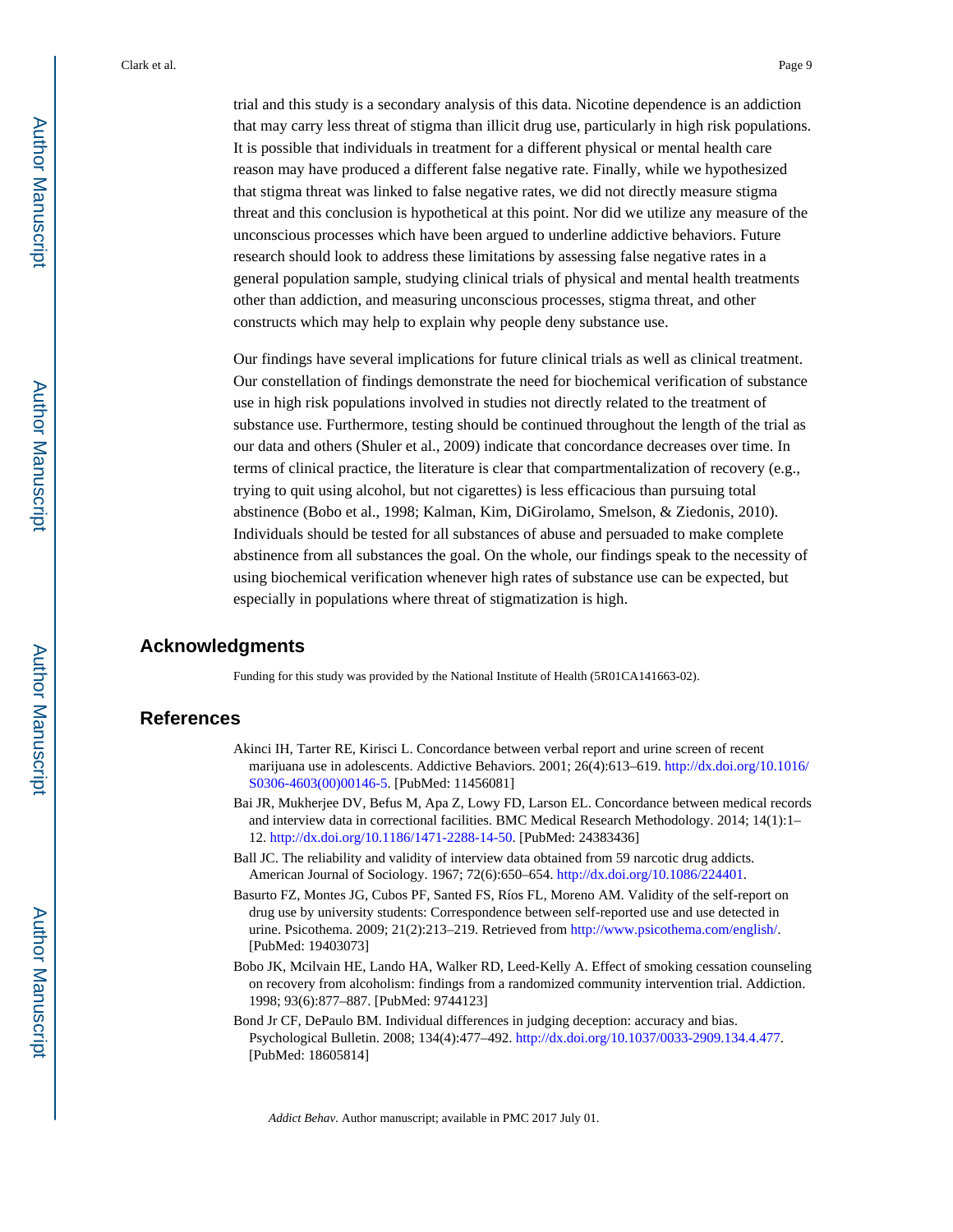- Carroll KM. Methodological issues and problems in the assessment of substance use. Psychological Assessment. 1995; 7(3):349–358.<http://dx.doi.org/10.1037/1040-3590.7.3.349>.
- Clark CB, McCullumsmith CB, Redmond N, Hardy S, Waesche MC, Osula G, Cropsey KL. Factors associated with rapid failure in a Treatment Alternatives for Safer Communities (TASC) program. Journal of substance abuse treatment. 2013; 45(4):376–380. [PubMed: 23810263]
- Cropsey KL, Jones S, Jackson DO, Hale GJ. Smoking characteristics of community corrections clients. Nicotine & Tobacco Research. 2010; 12:53–58. [PubMed: 19996145]
- Cropsey KL, Eldridge GD, Weaver MF, Villalobos GC, Stitzer ML, Best AM. Smoking cessation intervention for female prisoners: addressing an urgent public health need. American Journal of Public Health. 2008; 98:1894–1901. [PubMed: 18703440]
- Cropsey K, Eldridge G, Ladner T. The results of a smoking survey among female prisoners: an ignored public health epidemic. Addictive Behaviors. 2004; 29:425–431. [PubMed: 14732432]
- Daiter J, Teplin D, Varenbut M, Worster A, Raz B. Diagnostic value of self-report of alcohol use in patients enrolled in a methadone maintenance treatment program (MMTP). Journal of Addictive Diseases. 2007; 26(3):87–92. [http://dx.doi.org/10.1300/J069v26n03\\_09](http://dx.doi.org/10.1300/J069v26n03_09). [PubMed: 18018811]
- Delaney-Black V, Chiodo LM, Hannigan JH, Greenwald MK, Janisse J, Patterson G, Sokol RJ. Just say "I don't": lack of concordance between teen report and biological measures of drug use. Pediatrics. 2010; 126(5):887–893. [http://dx.doi.org/10.1542/peds.2009-3059.](http://dx.doi.org/10.1542/peds.2009-3059) [PubMed: 20974792]
- Dillon FR, Turner CW, Robbins MS, Szapocznik J. Concordance among biological, interview, and self-report measures of drug use among African American and Hispanic adolescents referred for drug abuse treatment. Psychology of Addictive Behaviors. 2005; 19(4):404–413. [http://dx.doi.org/](http://dx.doi.org/10.1037/0893-164X.19.4.404) [10.1037/0893-164X.19.4.404](http://dx.doi.org/10.1037/0893-164X.19.4.404). [PubMed: 16366812]
- Dixon L. Dual diagnosis of substance abuse in schizophrenia: prevalence and impact on outcomes. Schizophrenia research. 1999; 35:S93–S100. [PubMed: 10190230]
- Fendrich M, Johnson TP. Race/ethnicity differences in the validity of self-reported drug use: results from a household survey. Journal of Urban Health. 2005; 82(3):iii67–iii81. [http://dx.doi.org/](http://dx.doi.org/10.1093/jurban/jti065) [10.1093/jurban/jti065](http://dx.doi.org/10.1093/jurban/jti065). [PubMed: 15933333]
- Geraerts E, Kozari -Kova i D, Merckelbach H, Peraica T, Jelicic M, Candel I. Detecting deception of war-related posttraumatic stress disorder. Journal of Forensic Psychiatry & Psychology. 2009; 20(2):278–285. <http://dx.doi.org/10.1080/14789940802340906>.
- Grant BF, Stinson FS, Dawson DA, Chou SP, Dufour MC, Compton W, Kaplan K. Prevalence and cooccurrence of substance use disorders and independent mood and anxiety disorders: Results from the national epidemiologic survey on alcohol and related conditions. Archives of General Psychiatry. 2004; 61(8):807–816. [http://dx.doi.org/10.1001/archpsyc.61.8.807.](http://dx.doi.org/10.1001/archpsyc.61.8.807) [PubMed: 15289279]
- Gryczynski J, Schwartz RP, Mitchell SG, O'Grady KE, Ondersma SJ. Hair drug testing results and self-reported drug use among primary care patients with moderate-risk illicit drug use. Drug and Alcohol Dependence. 2014; 141:44–50. [http://dx.doi.org/10.1016/j.drugalcdep.2014.05.001.](http://dx.doi.org/10.1016/j.drugalcdep.2014.05.001) [PubMed: 24932945]
- Hively K, El-Alayli A. "You throw like a girl:" The effect of stereotype threat on women's athletic performance and gender stereotypes. Psychology of Sport and Exercise. 2014; 15(1):48–55.
- Hopwood CJ, Morey LC, Skodol AE, Sanislow CA, Grilo CM, Ansell EB, Stout RL. Pathological personality traits among patients with absent, current, and remitted substance use disorders. Addictive behaviors. 2011; 36(11):1087–1090.<http://dx.doi.org/10.1016/j.addbeh.2011.06.006>. [PubMed: 21782347]
- Inzlicht M, Kang SK. Stereotype threat spillover: how coping with threats to social identity affects aggression, eating, decision making, and attention. Journal of personality and social psychology. 2010; 99(3):467. [PubMed: 20649368]
- Jain R, Quraishi R, Majumder P, Pattanayak RD. Comparison of self-report and biological measures for alcohol, tobacco and illicit drug use in consecutive alcohol-dependent patients visiting a tertiary care centre. Journal of Substance Use. 2013; 18(4):302–310. [http://dx.doi.org/](http://dx.doi.org/10.3109/14659891.2012.674625) [10.3109/14659891.2012.674625](http://dx.doi.org/10.3109/14659891.2012.674625).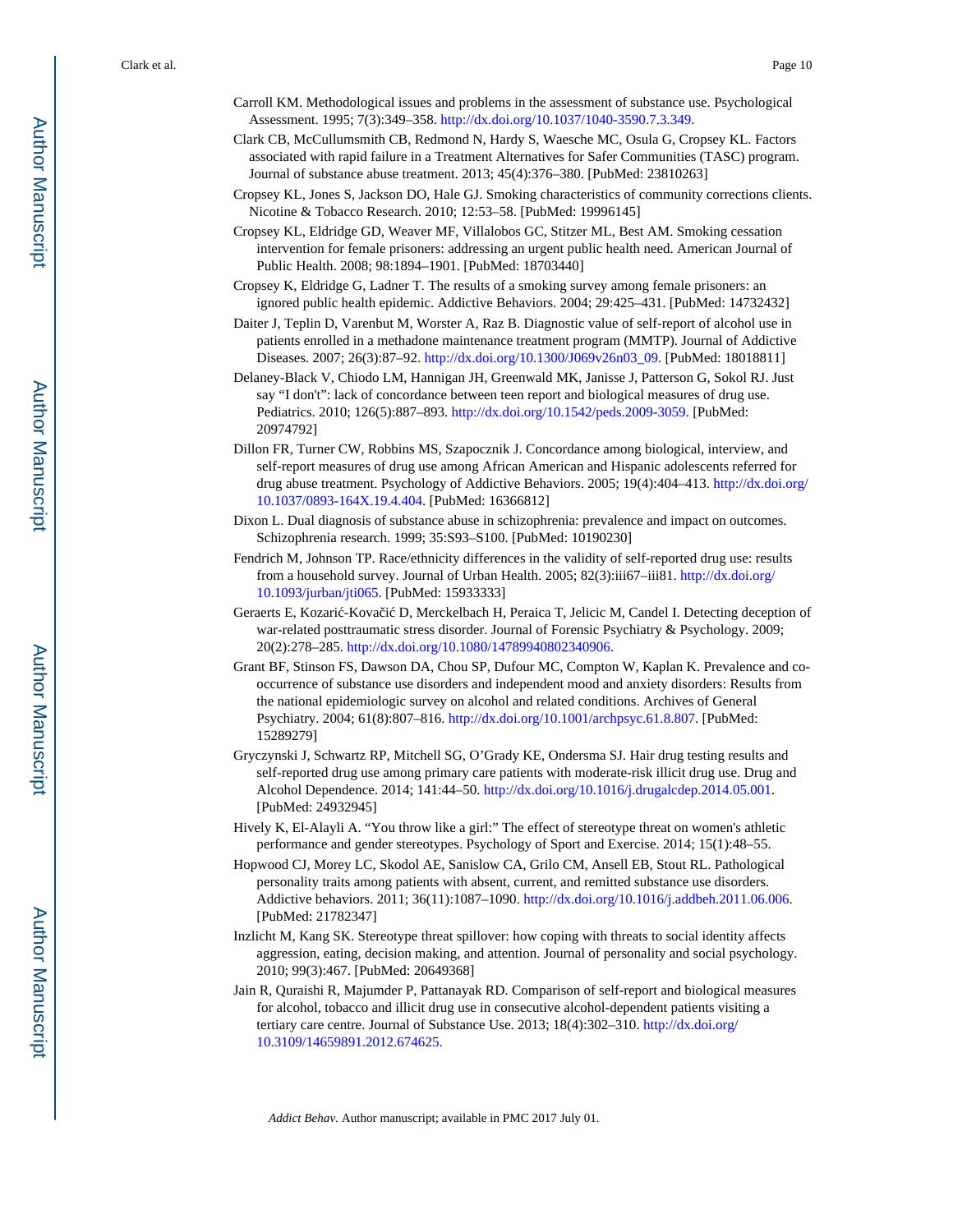- Jain R, Tripathi B, Varghese S, Kumar N, Kumar M. Can you trust self-reports among injectable drug users in clinical setting? Journal of Substance Use. 2006; 11(6):431–436. [http://dx.doi.org/](http://dx.doi.org/10.1080/14659890600737190) [10.1080/14659890600737190](http://dx.doi.org/10.1080/14659890600737190).
- Joanisse M, Gagnon S, Voloaca M. The impact of Stereotype Threat on the simulated driving performance of older drivers. Accident Analysis & Prevention. 2013; 50:530–538. [PubMed: 22727883]
- Johnson T, Fendrich M. Modeling sources of self-report bias in a survey of drug use epidemiology. Annals Of Epidemiology. 2005; 15(5):381–389. [http://dx.doi.org/10.1016/j.annepidem.](http://dx.doi.org/10.1016/j.annepidem.2004.09.004) [2004.09.004.](http://dx.doi.org/10.1016/j.annepidem.2004.09.004) [PubMed: 15840552]
- Kalman D, Kim S, DiGirolamo G, Smelson D, Ziedonis D. Addressing tobacco use disorder in smokers in early remission from alcohol dependence: the case for integrating smoking cessation services in substance use disorder treatment programs. Clinical psychology review. 2010; 30(1): 12–24. [PubMed: 19748166]
- Kozlowski, LT. The Analysis of Actual Versus Perceived Risks. Springer US; 1983. Perceiving the risks of low-yield ventilated-filter cigarettes: the problem of hole-blocking; p. 175-182.
- Kozlowski LT, Goldberg ME, Yost BA, Ahern FM, Aronson KR, Sweeney CT. Smokers are unaware of the filter vents now on most cigarettes: results of a national survey. Tobacco Control. 1996; 5(4):265–270. [PubMed: 9130359]
- Ledgerwood DM, Goldberger BA, Risk NK, Lewis CE, Price RK. Comparison between self-report and hair analysis of illicit drug use in a community sample of middle-aged men. Addictive Behaviors. 2008; 33(9):1131–1139. <http://dx.doi.org/10.1016/j.addbeh.2008.04.009>. [PubMed: 18547737]
- Lucas GM, Cheever LW, Chaisson RE, Moore RD. Detrimental effects of continued illicit drug use on the treatment of HIV-1 infection. JAIDS: Journal of Acquired Immune Deficiency Syndromes. 2001; 27(3):251–259. Retrieved from <http://journals.lww.com/jaids/pages/default.aspx>. [PubMed: 11464144]
- Melnikov A, Hedden S, Latimer W. Validity of marijuana and opiate use self-report among adult drug users in Novosibirsk, Russia. Journal of Substance Use. 2009; 14(3-4):221–229. [http://dx.doi.org/](http://dx.doi.org/10.1080/14659890902872075) [10.1080/14659890902872075](http://dx.doi.org/10.1080/14659890902872075).
- Musshoff F, Driever F, Lachenmeier K, Lachenmeier DW, Banger M, Madea B. Results of hair analyses for drugs of abuse and comparison with self-reports and urine tests. Forensic Science International. 2006; 156(2):118–123. [http://dx.doi.org/10.1016/j.forsciint.2004.07.024.](http://dx.doi.org/10.1016/j.forsciint.2004.07.024) [PubMed: 16410161]
- Nair MP, Mahajan S, Hewitt R, Whitney ZRB, Schwartz SA. Association of drug abuse with inhibition of HIV-1 immune responses: studies with long-term of HIV-1 non-progressors. Journal of Neuroimmunology. 2004; 147(1):21–25. <http://dx.doi.org/10.1016/j.jneuroim.2003.10.038>. [PubMed: 14741421]
- Paulhus DL, Reid DB. Enhancement and denial in socially desirable responding. Journal of Personality and Social Psychology. 1991; 60(2):307–317. [http://dx.doi.org/10.1037/0022-3514.60.2.307.](http://dx.doi.org/10.1037/0022-3514.60.2.307)
- Prendergast M, Li L, Evans E, Hall E. Consistency in self-reports of drug use frequency by high-risk offenders over a 5-year interval. The Prison Journal. 2013; 93(4):375–389. [http://dx.doi.org/](http://dx.doi.org/10.1177/0032885513500616) [10.1177/0032885513500616.](http://dx.doi.org/10.1177/0032885513500616) [PubMed: 25177048]
- Prince JD, Akincigil A, Hoover DR, Walkup JT, Bilder S, Crystal S. Substance abuse and hospitalization for mood disorder among Medicaid beneficiaries. American journal of public health. 2009; 99(1):160. [PubMed: 19008505]
- Rockett IR, Putnam SL, Jia H, Smith GS. Declared and undeclared substance use among emergency department patients: a population-based study. Addiction. 2006; 101(5):706–712. [http://dx.doi.org/](http://dx.doi.org/10.1111/j.1360-0443.2006.01397.x) [10.1111/j.1360-0443.2006.01397.x](http://dx.doi.org/10.1111/j.1360-0443.2006.01397.x). [PubMed: 16669904]
- Shantz A, Latham GP. The Effect of Stereotype Threat on the Interview Performance of Women. Advancing Women in Leadership. 2012; 32(1)
- Schuler M, Lechner W, Carter R, Malcolm R. Temporal and gender trends in concordance of urine drug screens and self-reported use in cocaine treatment studies. Journal of Addiction Medicine. 2009; 3(4):211–217.<http://dx.doi.org/10.1097/ADM.0b013e3181a0f5dc>. [PubMed: 20209029]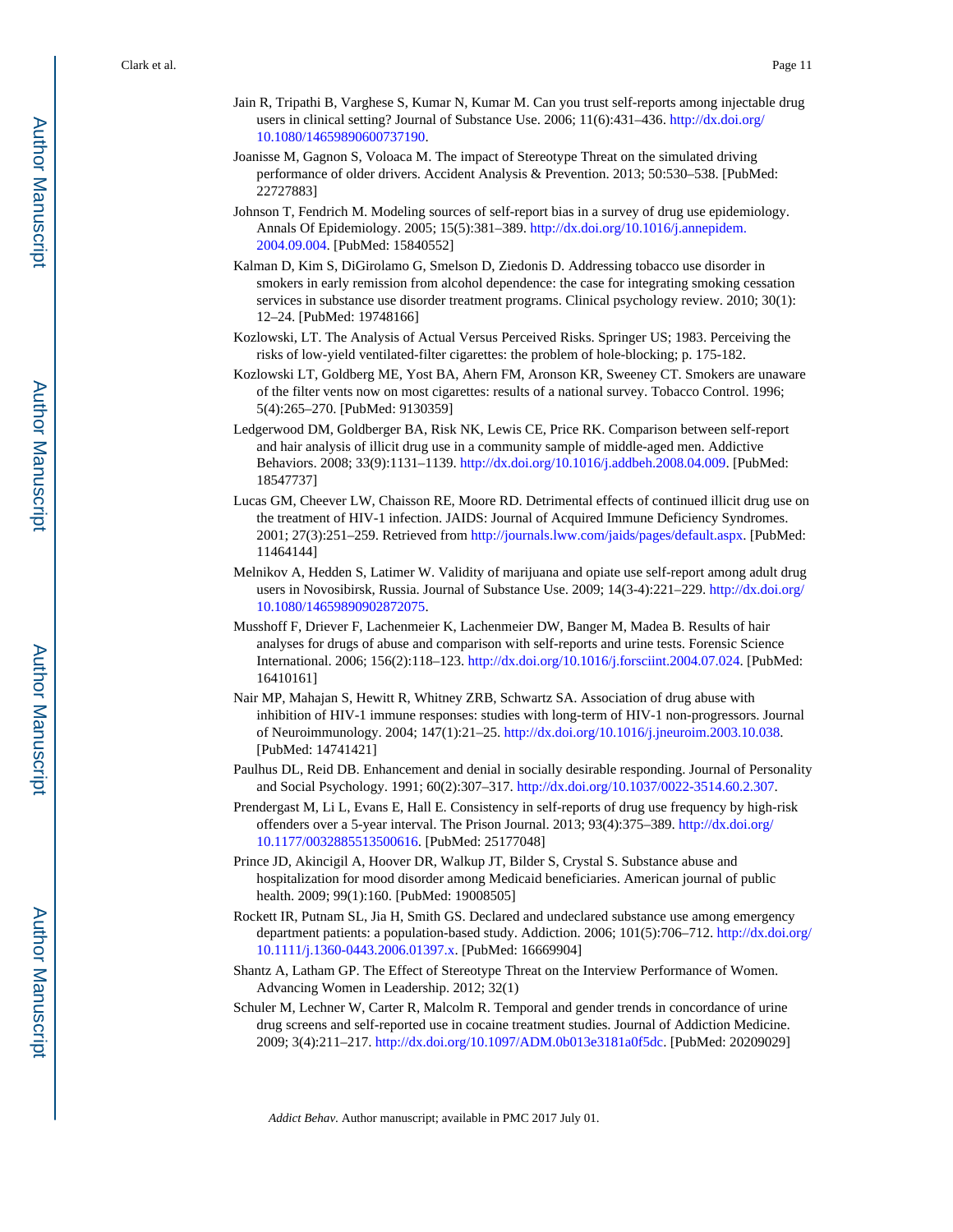- Sheehan, D.; Janavs, J.; Harnett-Sheehan, K.; Sheehan, M.; Gray, C. M. 2009. Retrieved from [https://](https://www.medical-outcomes.com/index.php) [www.medical-outcomes.com/index.php](https://www.medical-outcomes.com/index.php)
- Stockwell T, Zhao J, Macdonald S. Who under-reports their alcohol consumption in telephone surveys and by how much? An application of the 'yesterday method' in a national Canadian substance use survey. Addiction. 2014; 109(10):1657–1666. <http://dx.doi.org/10.1111/add.12609>. [PubMed: 24825591]
- Tisnado D, Adams J, Liu H, Damberg C, Hu F, Chen W, Kahn K. Does the concordance between medical records and patient self-report vary with patient characteristics? Health Services & Outcomes Research Methodology. 2006; 6(3/4):157–175. [http://dx.doi.org/10.1007/](http://dx.doi.org/10.1007/s10742-006-0012-1) [s10742-006-0012-1.](http://dx.doi.org/10.1007/s10742-006-0012-1)
- Warren G, Schertler E, Bull P. Detecting deception from emotional and unemotional cues. Journal of Nonverbal Behavior. 2009; 33(1):59–69.<http://dx.doi.org/10.1007/s10919-008-0057-7>.
- Wilcox CE, Bogenschutz MP, Nakazawa M, Woody G. Concordance between self-report and urine drug screen data in adolescent opioid dependent clinical trial participants. Addictive Behaviors. 2013; 38(10):2568–2574.<http://dx.doi.org/10.1016/j.addbeh.2013.05.015>. [PubMed: 23811060]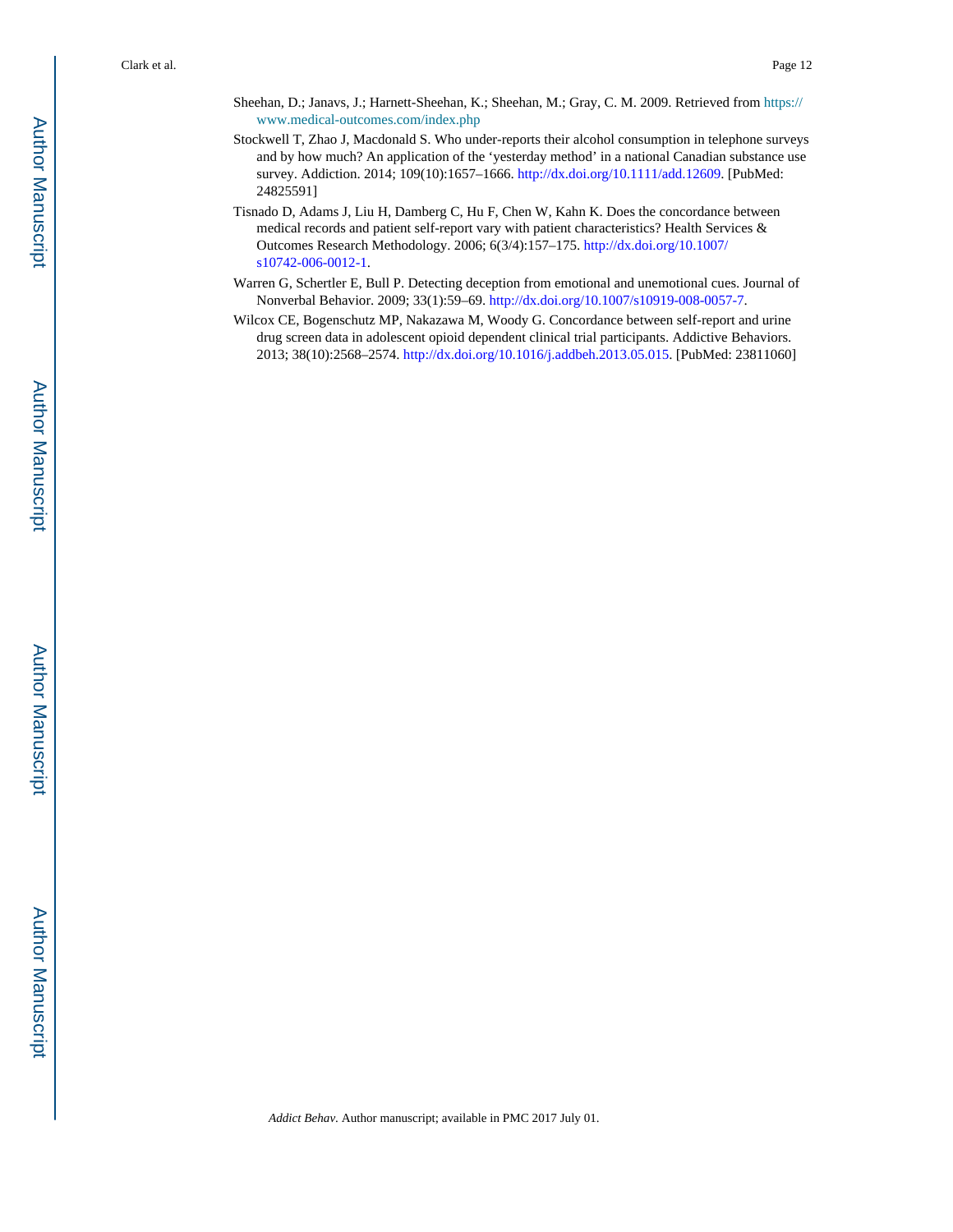#### **Highlights**

- **•** In a sample of individuals at risk for substance misuse we observed a high false negative rate between self-reported substance use and biochemical verification.
- **•** Established predictors of false negatives (i.e., age, race, gender, socioeconomic status, mental health, criminal justice history) generalized to the current sample. The false negative rate was especially influenced by a time by substance interaction (i.e., 20.2% for alcohol at baseline versus 91.9% for cocaine at one year follow-up).
- **•** Substance use was associated with treatment effectiveness for the main clinical outcome of the study, which indicates the need for biochemical verification of substance use in clinical trials given the high false negative rate.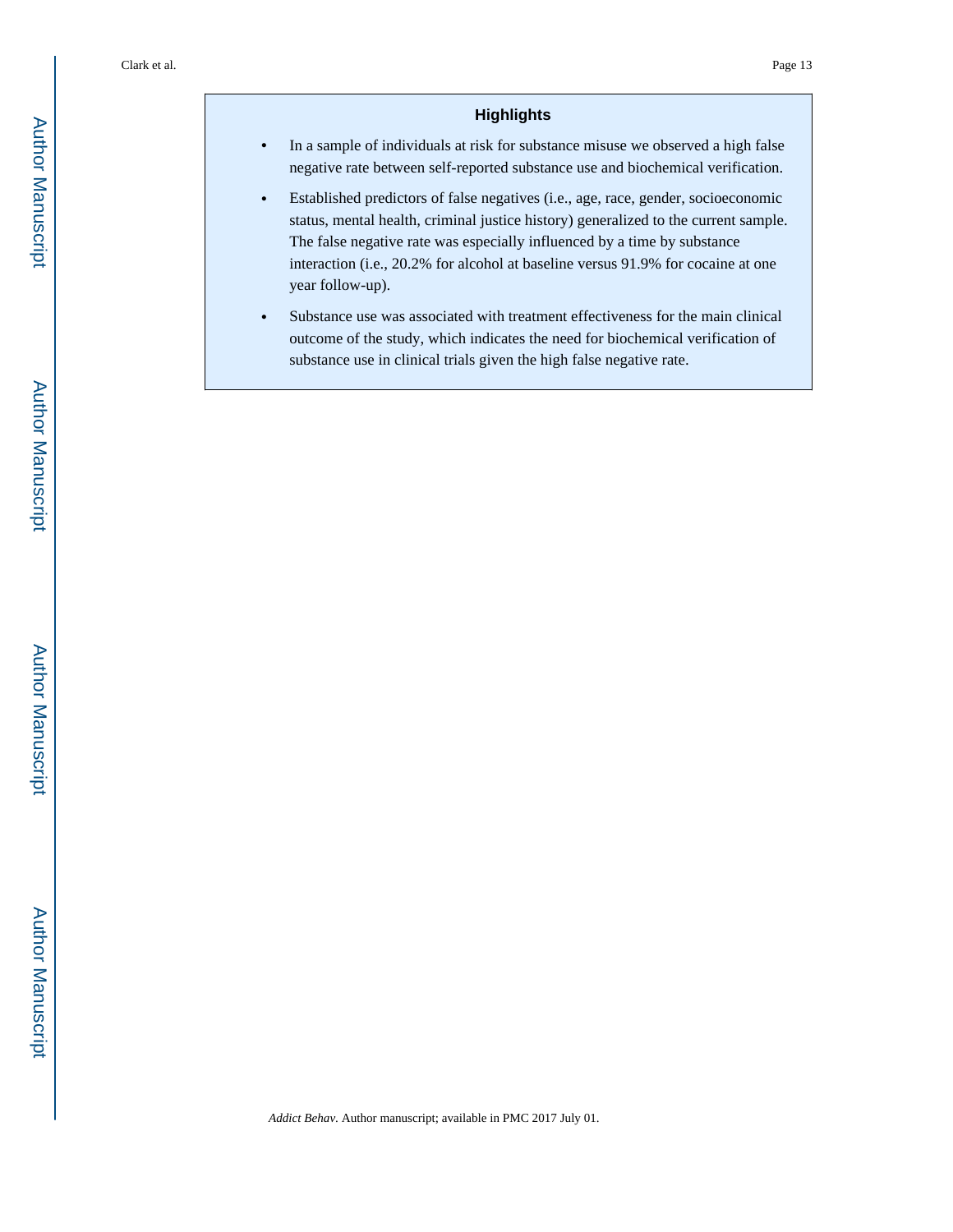#### **Table 1**

#### Sample Characteristics

| <b>Characteristic</b>       |                                           | N   | Mean (SD) or $%$ |
|-----------------------------|-------------------------------------------|-----|------------------|
| Gender                      | Male                                      | 335 | 67.0             |
|                             | Female                                    | 165 | 33.0             |
| Race                        | African American/Black                    | 323 | 64.6             |
|                             | Caucasian - non Hispanic                  | 177 | 35.4             |
| Age                         |                                           | 500 | 37.40 (11.30)    |
| Education                   | Less than High School Education           | 158 | 31.7             |
|                             | High School Education or GED              | 341 | 68.2             |
| <b>Marital Status</b>       | Never Married                             | 252 | 54.8             |
|                             | Married                                   | 50  | 10.9             |
|                             | Divorced/Separated                        | 142 | 30.9             |
|                             | Widow                                     | 16  | 3.5              |
| Person Offenses             |                                           | 132 | 26.6             |
| <b>Property Offenses</b>    |                                           | 239 | 48.2             |
| <b>Substance Offenses</b>   |                                           | 390 | 78.6             |
| <b>Court Offenses</b>       |                                           | 255 | 51.4             |
|                             | Antisocial Personality Disorder, Lifetime | 67  | 13.5             |
| Total Arrests; lifetime     |                                           | 496 | 10.47 (14.39)    |
| <b>Total Monthly Income</b> |                                           | 499 | 576.05 (725.59)  |

Note: GED = Graduate Equivalence Degree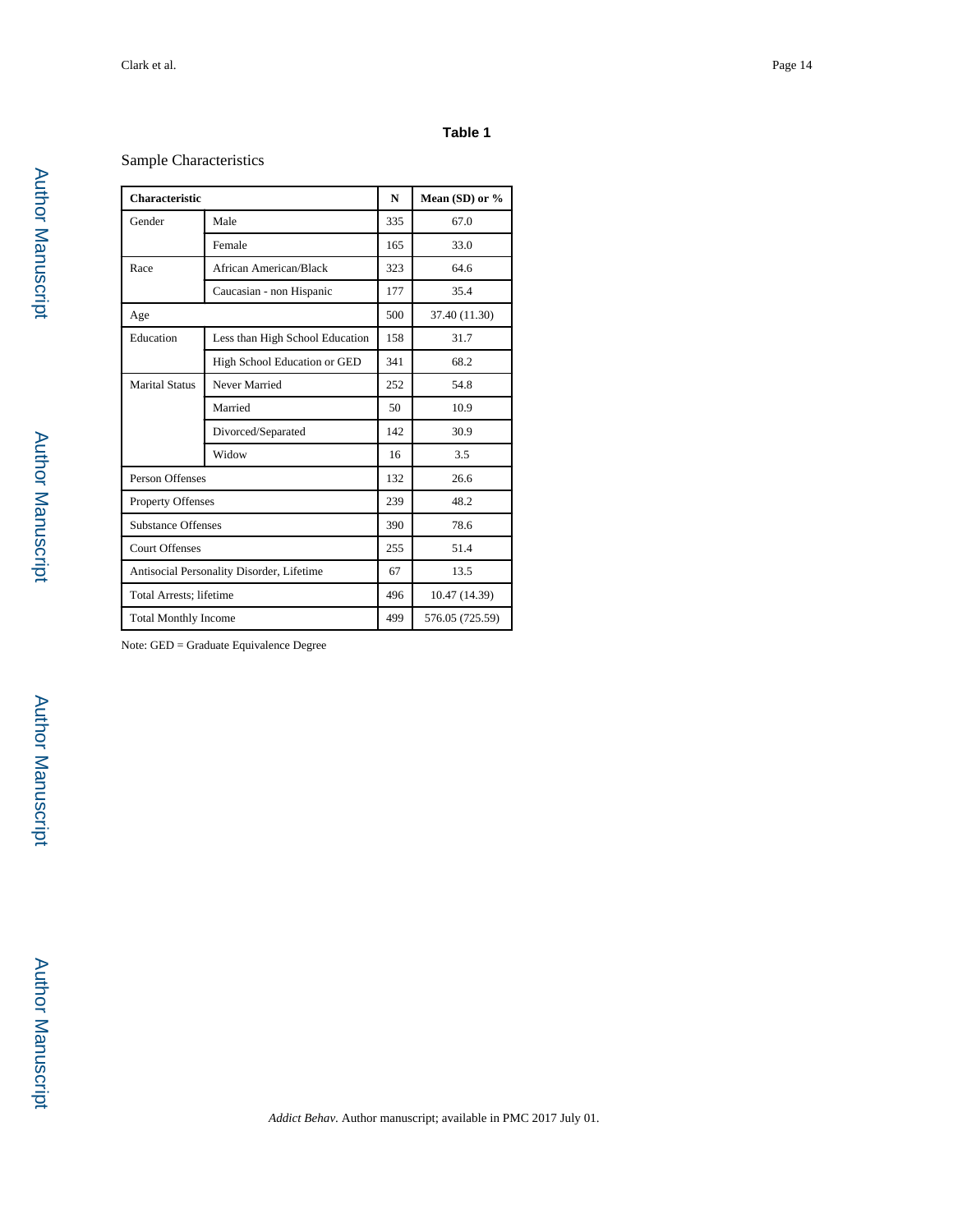## **Author Manuscript** Author Manuscript

# Author Manuscript**Author Manuscript**

#### **Table 2**

Concordance rates for Alcohol, Marijuana, Cocaine and Opioids

|                       |           | <b>Baseline</b><br>$\%$ (n) | <b>Six Months</b><br>$\%$ (n) | <b>Nine Months</b><br>$\frac{9}{6}$ (n) | <b>Twelve Months</b><br>$\%$ (n) |
|-----------------------|-----------|-----------------------------|-------------------------------|-----------------------------------------|----------------------------------|
|                       | Alcohol   | $6.2\%$ $(31/500)$          | 17.4% (52/298)                | 20.3% (57/281)                          | 17.4% (48/276)                   |
| A11                   | Marijuana | $4.0\%$ $(20/500)$          | 19.1% (57/298)                | 20.3% (57/281)                          | 20.3% (56/276)                   |
| Participants          | Cocaine   | 5.6% (28/500)               | 18.1% (54/298)                | 19.6% (55/281)                          | 20.7% (57/276)                   |
|                       | Opioids   | 5.8% (29/500)               | 9.4% (28/298)                 | 10.3% (29/281)                          | 12.3% (34/276)                   |
|                       | Alcohol   | 29.5% (31/105)              | 61.9% (52/84)                 | 64.0% (57/89)                           | 55.2% (48/87)                    |
| <b>False Negative</b> | Marijuana | 20.2% (20/99)               | 73.1% (57/78)                 | 72.2% (57/79)                           | 70.9% (56/79)                    |
|                       | Cocaine   | 46.7% (28/60)               | 91.5% (54/59)                 | 85.9% (55/64)                           | 91.9% (57/62)                    |
|                       | Opioids   | 56.9% (29/51)               | 77.8% (28/36)                 | 85.3% (29/34)                           | 87.2% (34/39)                    |